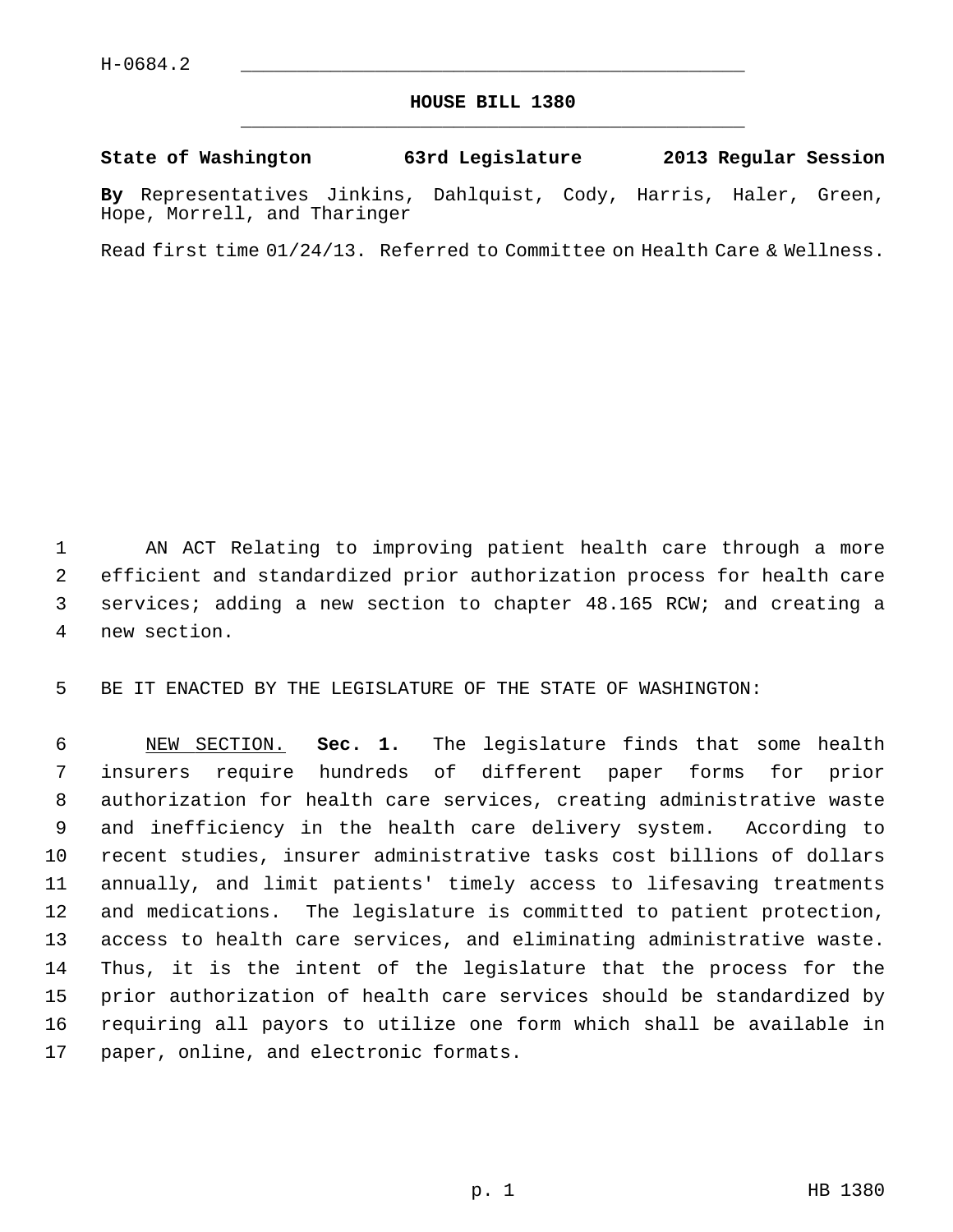1 NEW SECTION. **Sec. 2.** A new section is added to chapter 48.165 RCW 2 to read as follows:

 3 (1) A payor or any entity acting for a payor under contract, when 4 requiring prior authorization for a health care service or benefit, 5 must use and accept only the prior authorization forms or data fields 6 designated for the specific types of services and benefits developed 7 under subsection (4) of this section.

 8 (2) A payor or any entity acting for a payor under contract must 9 respond to a request for prior authorization within two business days 10 after receiving a completed prior authorization request from a health 11 care provider on a form or data fields developed under subsection (4) 12 of this section.

13 (3) If a payor or any entity acting for a payor under contract 14 fails to use or accept the required prior authorization form or data 15 fields after six months from the date of release, or fails to respond 16 within two business days to a request for prior authorization after 17 receiving a completed prior authorization request from a health care 18 provider on a form or data field developed under subsection (4) of this 19 section, the prior authorization request shall be deemed accepted.

20 (4) The office of the insurance commissioner must develop and 21 implement uniform prior authorization forms or data fields for 22 different health care services and benefits.

23 (a) The forms and data fields must apply to health care services 24 and benefits including, but not limited to:

25 (i) Provider office visits;

26 (ii) Prescription drug benefits;

27 (iii) Imaging and other diagnostic testing; and

28 (iv) Laboratory testing;

29 (b) All forms and data fields must be developed in consultation 30 with health care providers licensed under chapter 18.71, 18.57, or 31 18.64 RCW who are board certified in the specialty to which the forms 32 or data fields apply and have been actively practicing in that 33 specialty for a minimum of five years; and

34 (c) All forms and data fields must be developed and released by the 35 office of the insurance commissioner by July 1, 2014.

36 (5) The prior authorization forms developed under subsection (4) of 37 this section must:

38 (a) Not exceed two pages;